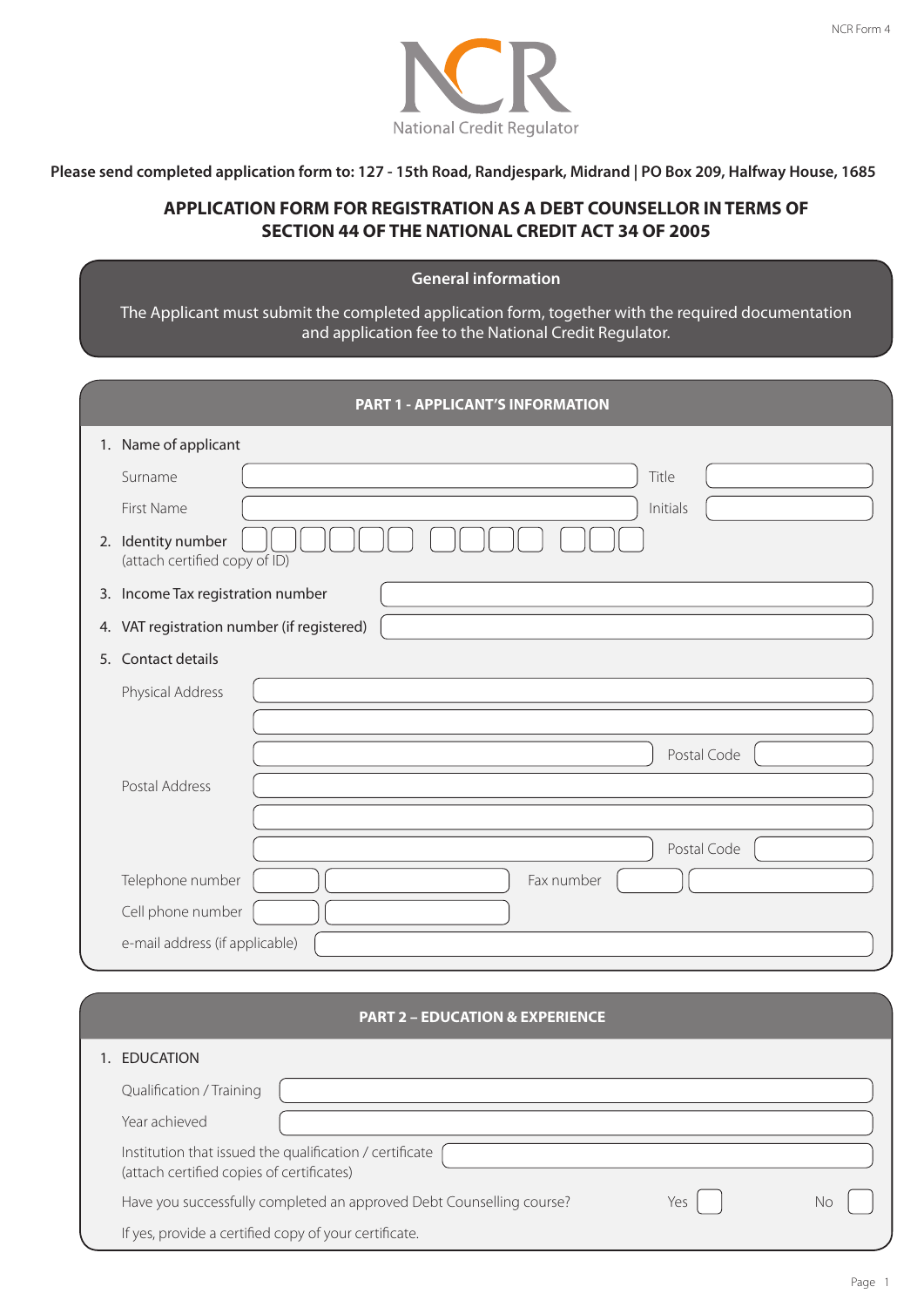| 2. EXPERIENCE                                          | フ | 3 |
|--------------------------------------------------------|---|---|
| Name of Employer                                       |   |   |
| Dates of employment                                    |   |   |
| Position held                                          |   |   |
| Responsibilities<br>(Add additional pages if required) |   |   |
| Contact Person                                         |   |   |
| <b>Contact Details</b><br>Telephone number             |   |   |
| Fax number                                             |   |   |

### **PART 3 - BUSINESS PREMISES**

THIS FORM MUST BE COMPLETED IN RESPECT OF ALL BUSINESS PREMISES FROM WHICH THE APPLICANT CONDUCTS / INTENDS TO CONDUCT THE BUSINESS OF A DEBT COUNSELLOR.

MAKE ADDITIONAL COPIES IF REQUIRED.

|  |  |  |  | 1. Total number of business premises |  |
|--|--|--|--|--------------------------------------|--|
|--|--|--|--|--------------------------------------|--|

2. Information required per business premises

| Trading name                   |             |
|--------------------------------|-------------|
|                                |             |
| Physical Address               |             |
|                                |             |
|                                | Postal Code |
| Contact person                 |             |
| Telephone number               | Fax number  |
| e-mail address (if applicable) |             |
| Trading name                   |             |
| Physical Address               |             |
|                                |             |
|                                | Postal Code |
| Contact person                 |             |
| Telephone number               | Fax number  |
| e-mail address (if applicable) |             |
|                                |             |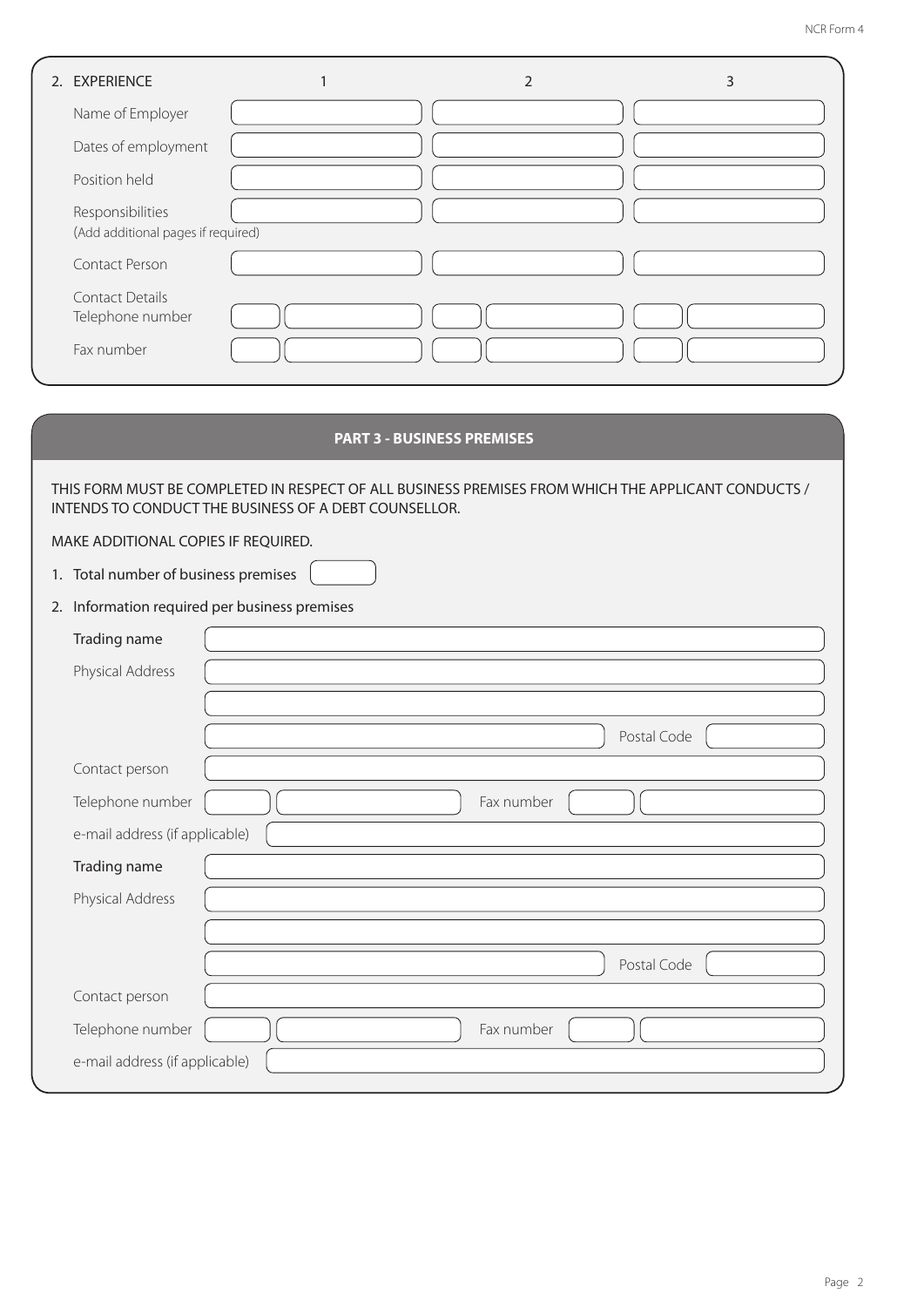#### **PART 4 - DECLARATION BY DEBT COUNSELLOR**

1. The applicant hereby permits the National Credit Regulator or any person authorised by the National Credit Regulator as set out in section 50 (2)(a) to enter any place at or from which the applicant conducts the registered activities during normal business hours, and to conduct reasonable inquiries for compliance purposes, including any act contemplated in section 156(1)(d) to (h) of the Act.

#### 2. The applicant confirms that the information contained in this application is accurate and complete.

| Signatory         |  |
|-------------------|--|
|                   |  |
| Name of applicant |  |
| Date              |  |

| <b>PART 5 - DISQUALIFICATION OF NATURAL PERSONS</b>                                                                                                                                                                                                                                                                                                          |     |     |
|--------------------------------------------------------------------------------------------------------------------------------------------------------------------------------------------------------------------------------------------------------------------------------------------------------------------------------------------------------------|-----|-----|
| Name of applicant<br>Identity number<br>Date                                                                                                                                                                                                                                                                                                                 |     |     |
| Questions:                                                                                                                                                                                                                                                                                                                                                   |     |     |
| 1. Are you, as a result of a court order, listed on the register of excluded persons in<br>terms of section 14 of the National Gambling Act, 2004 (Act no 7 of 2004)?                                                                                                                                                                                        | Yes | Νo  |
| 2. Are you subject to an order of a competent court holding you to be<br>mentally unfit of disordered?                                                                                                                                                                                                                                                       | Yes | No  |
| 3. Have you ever been removed from office on account of misconduct relating to<br>fraud or the misappropriation of money, whether in the Republic or elsewhere?                                                                                                                                                                                              | Yes | No. |
| 4. Have you ever been a director or member of a governing body of an entity at the<br>time that such entity has been de-registered in terms of public regulation?                                                                                                                                                                                            | Yes | No. |
| 5. Have you ever been a director or member of a governing body of an entity at the<br>time that such entity has brought the consumer credit industry into disrepute?                                                                                                                                                                                         | Yes | No. |
| 6. Have you ever been a director or member of a governing body of an entity at the<br>time that such entity has acted with disregard for consumer rights generally?                                                                                                                                                                                          | Yes | N0  |
| 7. Have you ever been convicted during the previous ten years, in the Republic or elsewhere,<br>of theft, fraud, forgery or uttering a forged document, perjury, or an offence under the<br>Corruption Act, 1992 (Act No 94. of 1992), or comparable legislation of another<br>jurisdiction and been sentenced to imprisonment without the option of a fine? | Yes | No. |
| If your answer is yes, when providing full details in respect thereof, indicate whether<br>you received a grant of amnesty or free pardon for the offence.                                                                                                                                                                                                   |     |     |
| 8. Have you ever been convicted during the previous ten years, in the Republic or<br>elsewhere, of a crime involving violence against another natural person and been<br>sentenced to imprisonment without the option of a fine?                                                                                                                             | Yes | N0  |
| If your answer is yes, when providing full details in respect thereof, indicate whether<br>you received a grant of amnesty or free pardon for the offence.                                                                                                                                                                                                   |     |     |
| 9. Have you ever been convicted during the previous ten years, in the Republic or<br>elsewhere, of an offence in terms of this Act, a repealed law or comparable provincial<br>legislation and been sentenced to imprisonment without the option of a fine?                                                                                                  | Yes | No. |
| If your answer is yes, when providing full details in respect thereof, indicate whether you<br>received a grant of amnesty or free pardon for the offence.                                                                                                                                                                                                   |     |     |
| 10. Are you subject to debt re-arrangement as contemplated in section 86 and 87 of the Act?                                                                                                                                                                                                                                                                  | Yes | No. |